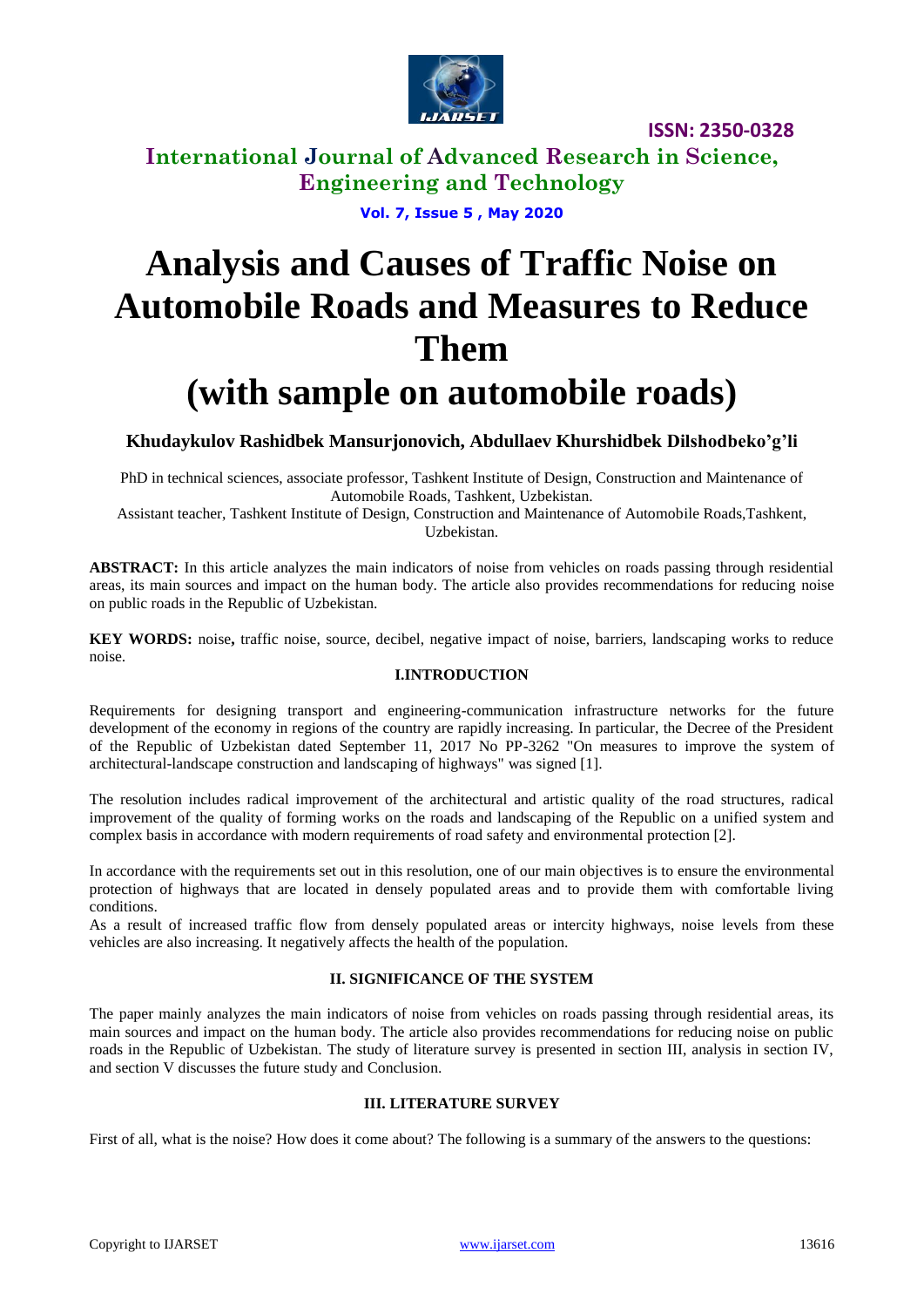

### **ISSN: 2350-0328**

# **International Journal of Advanced Research in Science, Engineering and Technology**

### **Vol. 7, Issue 5 , May 2020**



Fig1.Information about sound generation

The amount of noise is measured by decibel (a unit measured by the logarithm of two homogeneous physical sizes energy, sound pressure and others) [3].

The main sources of external noise are traffic flow in cities and other settlements, train trains, subway trains (on open lines), air vehicles, substations of electric transformers, industrial plants (Figure 2).



Fig2. The main sources of noise.

As you can see from the picture above, one of the main drivers of the noise is motor transport. The main drivers of car noise are: [4]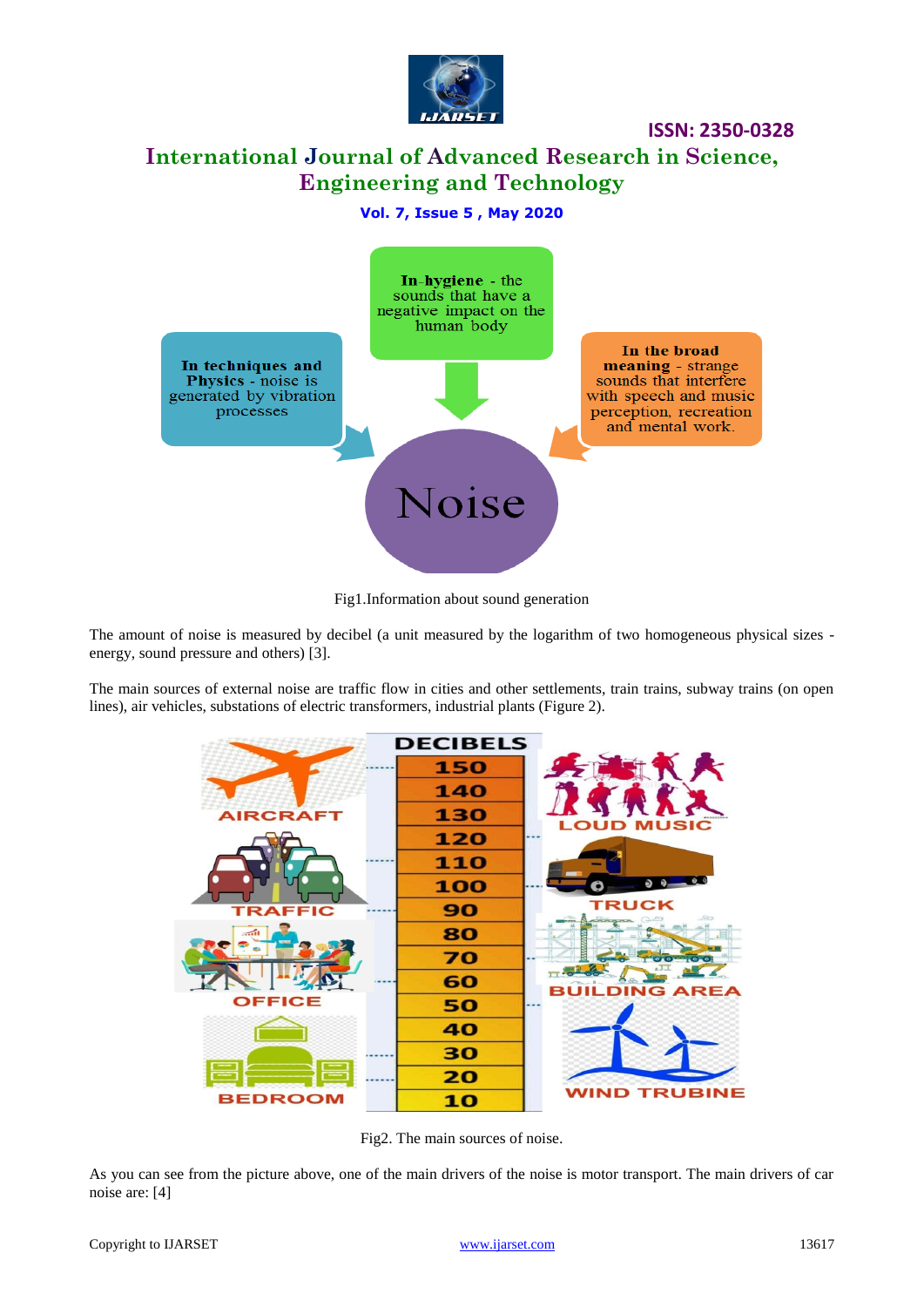

# **International Journal of Advanced Research in Science, Engineering and Technology**

**ISSN: 2350-0328**

### **Vol. 7, Issue 5 , May 2020**

- Automobile Engine Structure;
- Cooling system of the engine;
- Transmission (car gearbox);
- Aerodynamic noise during movement;
- Wheel, brake system and noise during transportation.

Sound is molecular in nature. In nature, the notion of sound speed is characteristic. When the air temperature is  $+18^{\circ}$ C, the sound speed is 340 m/s [5].The human ear can receive from 16 to 20,000 Hz. Ultrasound sounds areconsidered to be over 20,000 Hz. These sounds cannot be perceived by the human hearing system. If the sound frequency is 1000 Hz, its power is assumed to be 1 dB [6; 7; 8; 9].

The negative impact of noise on a person is a fact that does not require evidence from many years of research. The first negative effects of noise are disturbance of the population, disturbance of peace, impairment of working ability, sleep, rest, perception and speech changes [6; 10].

Austrian scientist Robert Cox estimates that noise can cause 30 to 100 premature aging and reduce the lives of people living on highways by 8-12 years [11].

#### **IV. ANALYSIS**

Prolonged exposure to noise can lead to disturbance of the central nervous system, vascular tone, digestive tract, endocrine system and other organs, ear weight and deafness. Under the influence of noise the exact balance of movement is disrupted and labor productivity decreases. Excessive noise can weaken a person both physically and spiritually. 20-30 decibels per person are harmless. This is normal. A total of 55 decibels are allowed per person [2, 6, 12]. The noise of 130 decibels causes pain in the ears, reaching 150 decibels is hard to tolerate, and even 180 decibels can choke metal. In the 70s of the last century the noise in city streets was 60-70 decibels, and in the beginning of the 21st century due to the sharp increase in the number of vehicles, this figure reached 100 decibels.

It can also be used on maps with noise values to determine the amount of noise in residential areas adjacent to highways. In accordance with the existing regulations, it is necessary to design the buildings taking into account the noise volume.

In urban areas and cities adjacent to highways, traffic control should be addressed in the following areas:

- in technical and organizational ways (direct detection of noise sources);
- urban planning and construction-acoustic requirements (designing the area from noise source to construction site);
- on the basis of engineering solutions that absorb noise and eliminate it [13].

Transport is the main source of noise in the residential areas adjacent to the highways. Most of the objections received from the population are in motor transport (cars, buses, trucks). The increasing number of vehicles is also contributing to the increased noise levels on the roads, which in turn affects the wellbeing of the population.

Taking into account the above, it is necessary to design and construct new facilities, design highways, to control the volume of vehicles moving there, as well as to create comfortable living conditions for the people living around the road.

### **V. CONCLUSION AND FUTURE WORK**

As a conclusion one can say that it is necessary to design residential areas not far from noise sources, and to use barriers that interferes with and overlaps between residential areas. It is also necessary to properly organize landscaping works to reduce noise. One of the means to reduce this noise is the noise-absorbing and absorbing screens. Noisy barriers are now used in countries around the world in Germany, Italy, Belgium, Slovakia, Poland, England, Belarus, Russia and East Asia. In the future, the use of such noise barriers in the Republic of Uzbekistan will, of course, allow people living near the highways to live comfortably and without any adverse health effects.